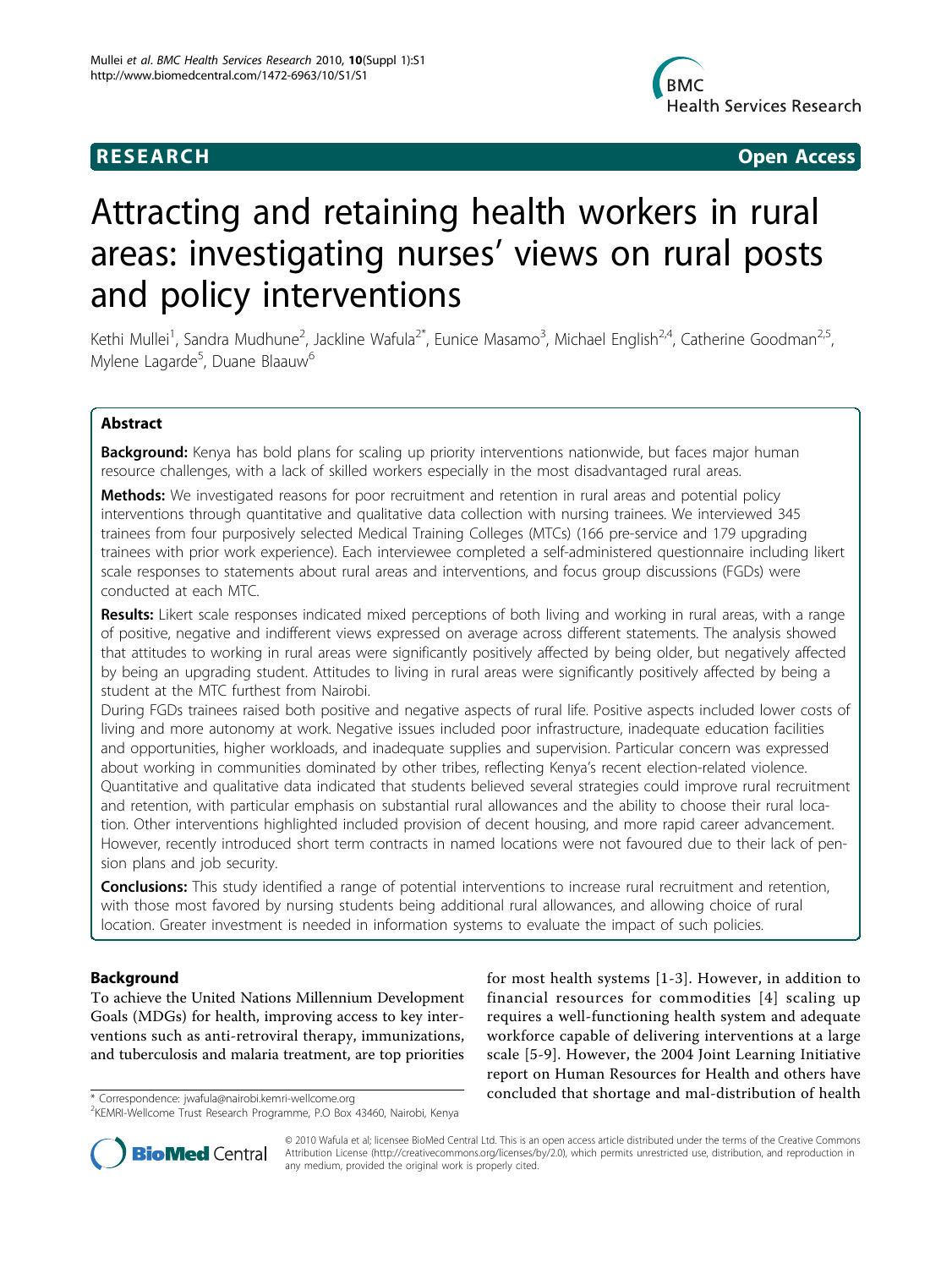personnel, with few in rural areas, undermine scaling up efforts, particularly in low-income countries [\[10](#page-8-0)-[13](#page-8-0)]. In sub-Saharan Africa it has been argued that nearly 1 million additional health workers are needed to realize MDG health outcomes [[14](#page-8-0)].

In Kenya understaffing in rural primary care facilities (dispensaries and health centers) is particularly acute. Staffing norms for dispensaries are 2 to 5 nurses, but 9% have no nurse at all and 48% only one. Similarly, health centers should have 8 to 12 nurses, with the larger health centers expected to offer short-term residential basic obstetric care, but 48% have less than three [[15](#page-8-0)] (physicians are not an expected part of the workforce at either of these rural facility types). The most obvious solution to address the rural and general nursing workforce shortage is a major increase in recruitment, as there are many qualified and unemployed nurses in Kenya [[1](#page-8-0)]. In an attempt to address staff shortages quickly, donor partners have supported recruitment of just over 3000 nurses from 2005 to date, hired on short-term contracts of 2 to 3 years duration, and posted to public sector facilities in underserved rural areas with high HIV prevalence [\[16\]](#page-8-0). However, major shortages remain.

Posts in rural areas are often considered less desirable. Urban settings have superior infrastructure and services [[3,17,18\]](#page-8-0) while rural posts are often associated with high workloads and poorly aligned incentive systems (for example lower housing allowances) that disadvantage rural staff. Once they are posted in rural areas, some health workers make repeated demands to be reallocated to urban postings (Chief Nursing Officer, personal communication).

There are two main cadres of nurses in Kenya: registered nurses (RNs) and enrolled community nurses (ECNs). RNs and ECNs undergo a 3.5 year and 2.5 year pre-service training respectively. The majority of Kenya's nursing colleges now train predominantly RNs (90% of trainees) while previously the majority of trainees were ECNs. Rural posts in health centers and dispensaries are currently mainly filled by ECNs while posts in hospitals are mainly filled by RNs. As of 2008, entry-level RNs and ECNs received monthly basic salaries of KES 22 519 (USD 289) and KES 11 518 (USD 148) respectively converted at a rate of  $(1 \text{ USD} = \text{KES } 78.19)$  [[19\]](#page-8-0). ECNs have the option to upgrade to RN status either through a 1.5 year on-campus program or a 2 year distance learning program, which many are currently choosing to do, given the salary differentials and the limited career progression for ECNs. A minority of RNs have a bachelor's degree but this group is not considered in this paper.

The debate in Kenya over how to ensure adequate numbers of nurses in rural areas to provide and supervise essential community and primary care services is poorly informed by evidence. This study, focusing on RN trainees near graduation, set out to explore the views of final year nursing students on rural and urban areas, nursing posts in rural areas, and strategies to recruit and retain nurses. Results are presented separately for those completing pre-service training and those upgrading from ECN status, as variation in char-

acteristics and experience between the two groups is

### Methods

expected to affect their attitudes.

Between September 2008 and January 2009 data were collected from 345 RN students in their final year of training at four Medical Training Colleges (MTCs), using a structured self-administered questionnaire (SAQ), and focus group discussions (FGDs). MTCs were eligible for the study if they had at least 30 pre-service and 30 upgrading students scheduled to complete training in 2008. Of a total of eight eligible MTCs, four were purposively selected (Nairobi, Murang'a, Meru and Kakamega). Nairobi MTC is located in the capital city, while Murang'a, Meru and Kakamega are 87 km, 238 km and 355 km from Nairobi respectively, representing a range of settings across four provinces. All students who intended to sit their final exams in the second half of 2008 were invited to participate.

The SAQ data covered respondents' backgrounds, training plus sets of likert scale statements, designed to assess their attitudes towards living and working in rural areas. The terms "rural" and "urban" are open to varied interpretation [\[20](#page-8-0)]. We advised students completing the SAQ to consider rural areas as those in remote places, far from major cities and towns and with poor infrastructure and limited recreational facilities, though they may also have incorporated their own individual views of these terms. Their interpretations were explored further in the FGDs. The development of the likert scale statements drew on those reported in the literature [\[21](#page-8-0)], adapted to improve applicability to the local context through discussions with locally qualified nursing staff and researchers. Statements were adapted to ensure that they covered all key issues raised by local stakeholders, that all issues were relevant to the Kenyan nursing profession, and that the language was easily understandable in the local context. Students were asked to respond to each statement on a 6 point scale of 1 (strongly disagree), 2 (moderately disagree), 3 (somewhat disagree), 4 (somewhat agree), 5 (moderately agree) and 6 (strongly agree). To reduce response bias, 18% of the statements were phrased negatively, and randomly distributed within question sets. The SAQ tool was pre-tested with students from two MTCs not included in the study, including a group discussion of the meanings of the questions and statements.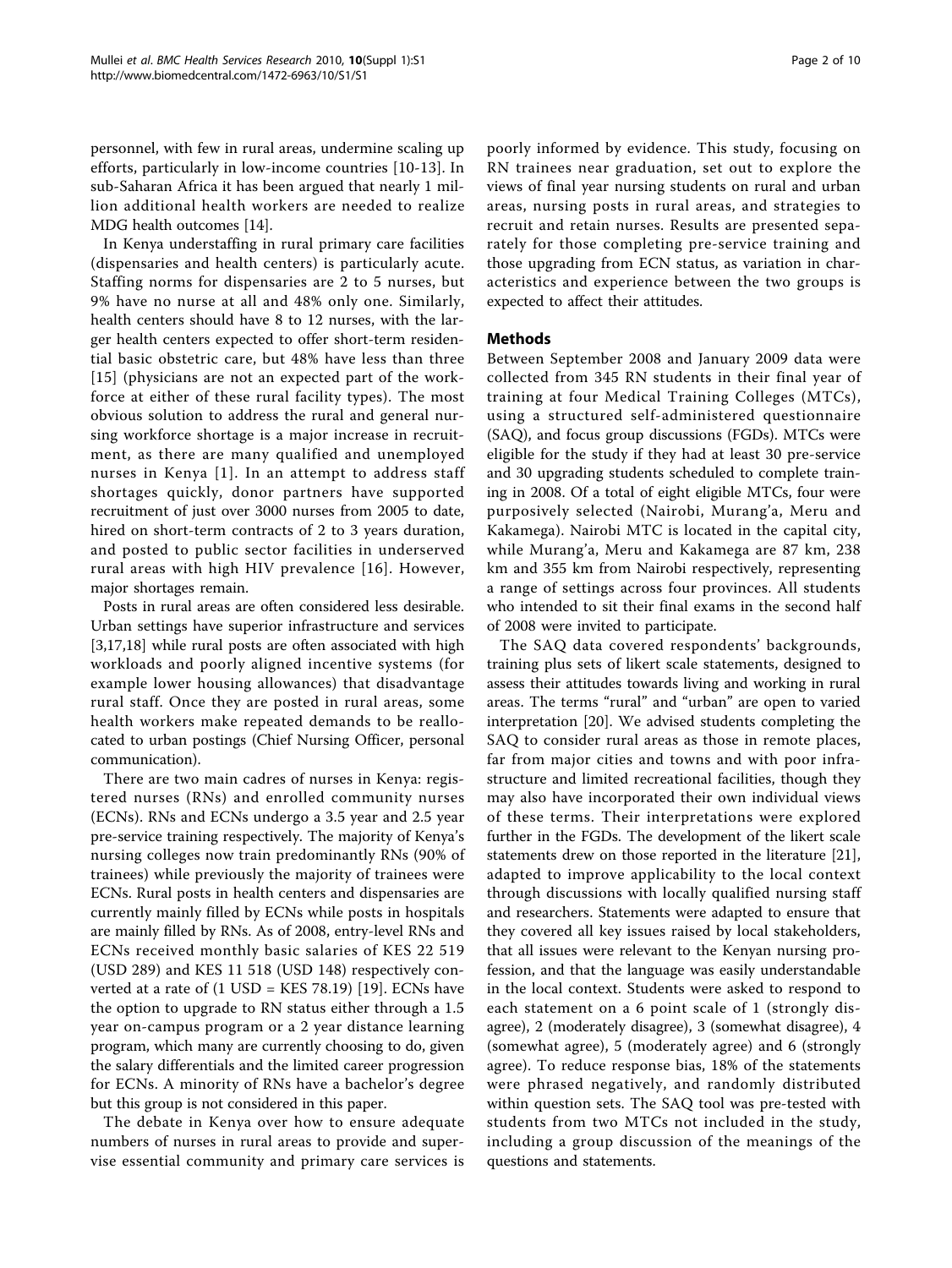Two FGDs were carried out in each MTC, one each for pre-service and upgrading students. 6-8 participants were randomly selected for each group from all those completing the SAQ. Each group included both male and female students. The discussions covered trainees' experiences, attitudes towards rural areas, rural postings, and nursing in general, and potential interventions to improve health worker distribution. Discussions lasted between 45 and 90 minutes, and were digitally recorded, supplemented by note taking. Draft topic guides were piloted with nursing students from urban and rural MTCs.

The voluntary nature of participation was emphasized, and informed written consent was obtained from all participants. No MTC tutors were present during data collection.

Data from the SAQ were double-entered and verified. Simple descriptive analysis was used to compare the characteristics of pre-service and upgrading students, and to calculate the mean response (and 95% confidence interval) for each likert scale statement. As each likert scale statement was rated on a scale from 1 to 6 we considered an upper confidence interval less than 3.5 as an indication of general disagreement with the statement, and a lower confidence interval above 3.5 as an indication of general agreement. Principal components analysis (PCA), a data reduction technique that enables one to identify from a large set of variables those that contain information common to all, was performed across all statements on rural/urban perceptions to determine how the statements grouped together under the broad constructs of 'perception of life in a rural area' and 'perception of working in rural areas'. Additional PCAs were then run within these two constructs, the first component for each construct was retained and PCA derived scores calculated for each construct. These scores were used as dependant variables in separate linear regressions to assess the influence of a range of trainee characteristics on attitudes to rural life and work. All analyses were conducted in STATA version 10.1 (Stata,<http://www.stata.com>).

FGD recordings and field notes were reviewed for clarity, transcribed, uploaded into the qualitative analysis software, NVivo7, and subjected to content analysis. This involved development of a coding "tree" or thematic framework. A draft coding tree was developed from the FGD topic guide, tested by two researchers separately on about 30% of all data collected, and refined using themes emerging from transcripts. Information under each code was then compiled and tabulated to obtain a clearer picture of the issues arising from the data, and to compare views across different groups of participants.

#### Results

Results are presented on respondent characteristics, their perceptions of life and posts in rural areas, and their perceptions of strategies to improve rural recruitment and retention, drawing from both the SAQ and FGD data.

#### Characteristics of respondents

Of the 462 students invited, 345 agreed to participate, giving a response rate of 92% for pre-service students and 63% for upgrading students. The lower rate amongst the latter was attributed to difficulties in communicating the invitations, long travel distances from work stations to data collection points, and students' work commitments. Respondents were divided approximately equally between pre-service and upgrading students (48.1% and 51.9% respectively), and 34.5% were from the most urban MTC in Nairobi (Additional file [1](#page-8-0)). Two thirds described themselves as having been born in a rural or relatively rural area.

Most students were female (75.4%). The upgraders formed an older group, with a mean age of 38 years (range 24-52) compared with 24 years (range 20-40) for pre-service students. Upgraders were also more likely to be married and to have children (Table 1). Level of education of parents was higher for pre-service students than for upgraders (77.7% and 72.3% of pre-service students' fathers and mothers, respectively, had completed primary education, compared to 57.5% and 40.2% for upgraders). For most students, parents and family members paid for their studies, with only a small proportion (9.9%) obtaining scholarships for their training, of which the majority (7%) received government scholarships. All pre-service interviewees were full-time on-campus students, while all upgrading interviewees were studying on a distance learning basis, reporting to the college for a few weeks to attend introduction to modules or to sit exams.

More upgrading trainees had chosen nursing as their first career choice (77.7%) compared to pre-service trainees (61.5%). In FGDs, some pre-service students stated that they had agreed to pursue nursing in response to parental pressure, or that nursing only became an option because they failed to get accepted into their preferred training programmes such as clinical medicine and pharmacy.

"…actually I applied for pharmacy…. but they took me for nursing and I had no choice because I had already applied three times, I was not going to lose the chance" Pre-service nursing student

Experience of working in rural areas was very different between the two groups. 68.7% of upgrading trainees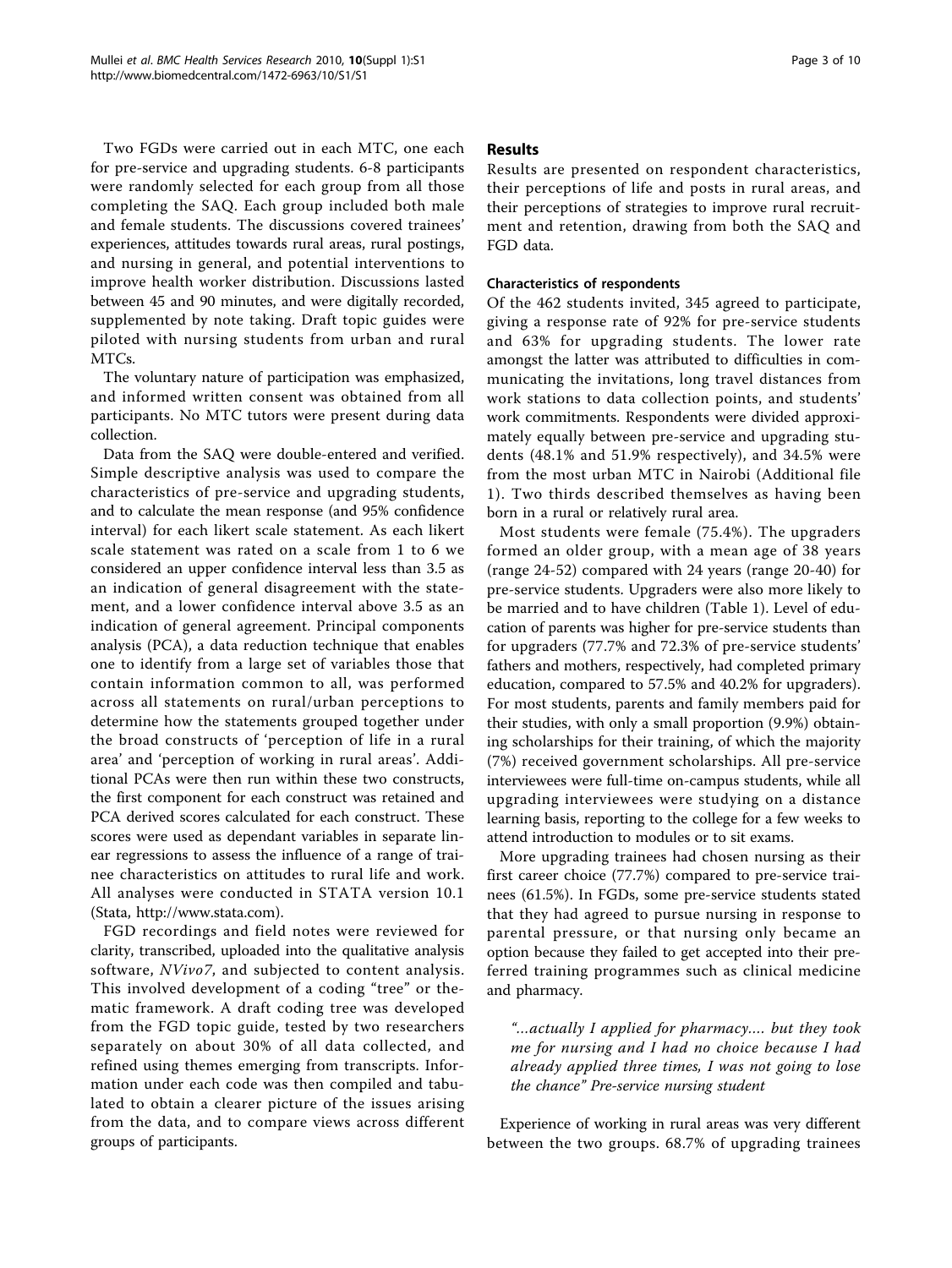had already held posts in rural areas, in contrast to preservice students who had no rural (or urban) job experience.

When asked in FGDs which sector they would target upon graduation, upgrading students did not appear to have a strong preference for any particular sector but a minority of pre-service students favored private hospitals and non-governmental organizations (NGOs) which are mainly located in urban areas. These facilities were associated with higher salaries.

"I would prefer after college to go maybe to private sector because there (for) one, I'm assured of a good salary…" Pre-service nursing student

### Perceptions of rural areas

A preliminary PCA was conducted of statements numbered 1-12 in Additional File [2](#page-8-0), which indicated that they could be broadly grouped into two domains. The first group of variables included statements 1-4 (Cronbach's alpha of 0.66) which all described life in rural areas. The second construct pooled together statements 5-11 (Cronbach's alpha of 0.51) which pertained to work in rural areas. One statement (number 12) did not fit within either domain.

# Life in rural areas

Students' responses in FGDs suggested they generally understood rural areas to be those which are fairly remote with poor infrastructure (bad roads, limited transport services, no electricity, poor mobile phone network, and low water supply), poor health services, limited variety of available housing and hardly any recreational facilities.

"…you know our country how it is, infrastructure is bad, if you take me to a remote area, there is no accessibility, there is no infrastructure, there are no telephones, and there are no roads, it rains…I stay there for months without talking to my people in the urban…" Upgrading nursing student

Comparatively, urban areas were perceived to be more accessible with stronger infrastructure, better health services and educational institutions, and a variety of recreational facilities. Upgrading students, who were mostly married, commented that they often get separated from their children when they took rural posts, as their children were schooled away from them in urban areas as rural schools were considered to be of substandard quality.

However, during FGDs, rural areas were more positively often associated with a lower cost of living, with lower housing rents, school fees, and food prices reported.

"…the nurses who are out there, me I don't hear them complain, they can afford. They eat food from the shambas (farms); things are not as expensive…" Pre-service nursing student

"Like in Nairobi to get a one bed-roomed house you need around KES 8000 (USD 102.5) but like where I went for my district experience, you could get a house for KES 1500 (USD 19.2) per month" Pre-service nursing student

When asked whether they were willing to work in any rural area in the country, both groups of students expressed fear of working in communities dominated by other tribes. They attributed their fear to post election violence that cut across the country in late 2007 and early 2008, mainly affecting rural areas.

"…I was on my marks just in case something happens I run away, and in fact one of the facilities that I personally initiated, I never went there for a long time because of fear of the post election violence, so but once you know that there is that security you feel good" Upgrading nursing student

Students cited examples of colleagues and family members who were forcefully evicted from their homes or working areas because of ethnic differences.

"Like myself if am told I go to Mount Elgon that place called Ekopsiro, I would not go for one there are two colleagues whose lives went, so you could not admire going to that particular place" Upgrading nursing student

Likert scale responses contrasting life in rural and urban areas did not elicit strong views from pre-service or upgrading students (Table 2), though respondents gave some indication that they found rural housing and lifestyles unappealing. The PCA conducted for this construct (based on statements 1, 2, 3 & 4), produced a first principal component that accounted for 50.3% of the total variance, which was used to produce a score reporting individuals' perceptions of life in rural areas (a higher PCA score indicated stronger preference for rural areas) (Additional file [3\)](#page-8-0). We modeled the determinants of this index using multivariable regression with the following independent variables: trainee type (upgrading or pre-service), age, sex, marital status, having children, being born in a rural area, and location of MTC (Additional file [4](#page-8-0)). The only significant finding was that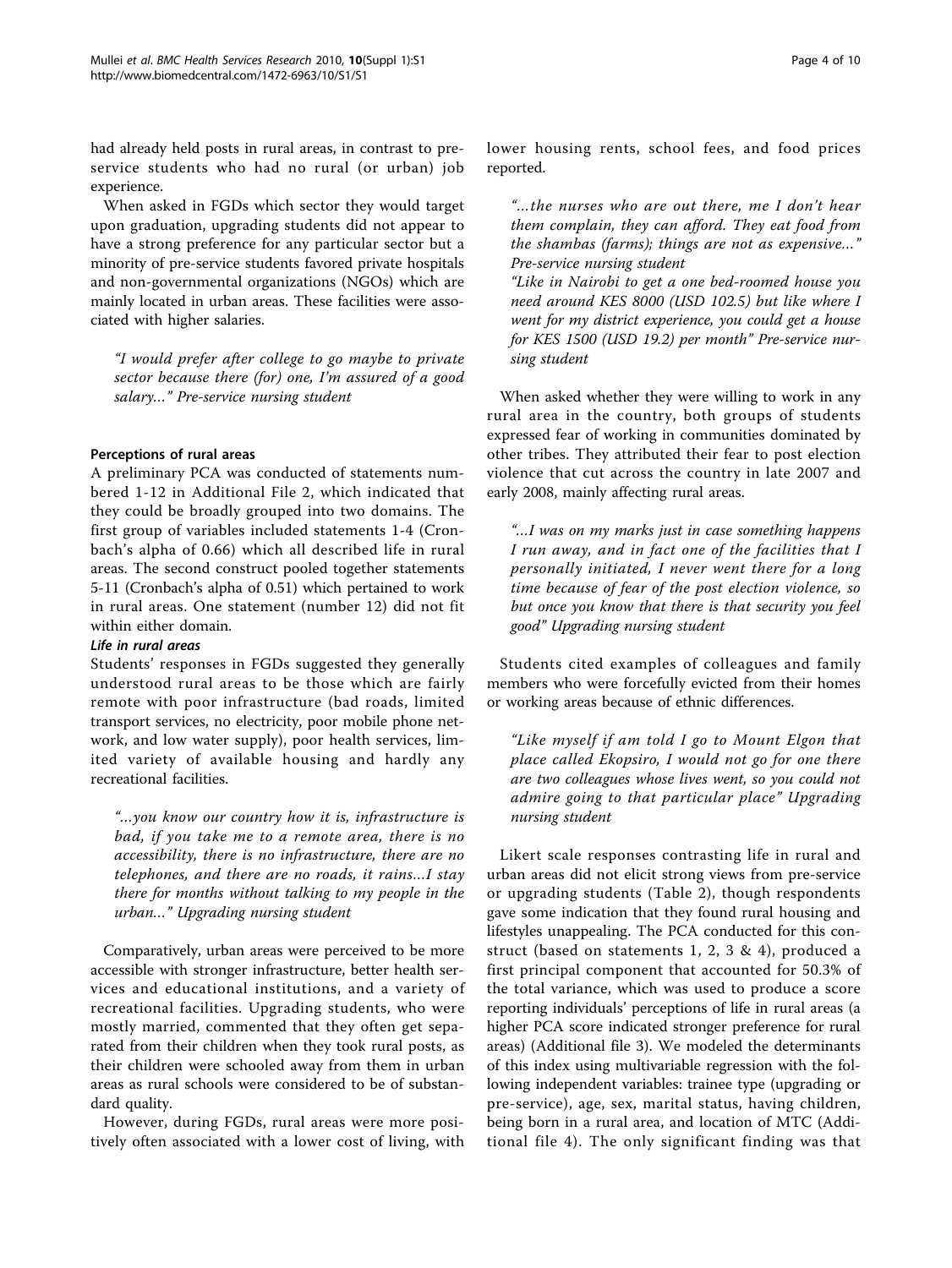students attending Kakamega MTC had generally more positive perceptions of "life in rural areas".

Likert scale responses indicated that nursing students (both pre-service and upgraders) had mixed perceptions of nursing posts in rural areas. On the one hand they associated them with lower incomes, slow career advancement and workplace stress, but on the other hand they did not feel that they would be frightened to work there, that it would be difficult to bring up children or that they would be without support from colleagues and supervisors (Table 2). PCA on the 7 variables in this domain (statements 5-11 in Table 2) produced a first component which accounted for 26% of the total variance (Table 3). From the regression, being an upgrading student had a significantly negative effect on preferences for working in rural areas, but being older had a positive effect (Table 4).

During discussions upgrading students shared the view that poor communication channels in rural areas limited the flow of information on training opportunities such as workshops and seminars. In addition, they revealed that staff shortages denied them the opportunity to pursue their studies because a replacement was not always available.

"…when you stay in rural community as a health worker, you might end up missing some of the privileges that people in town do enjoy like maybe there are some seminars and you are not aware…like someone working here at PGH [Provincial General Hospital] you may be coming to further your studies here at MTC unlike when you are in rural area, you just stagnate there, there is no advancement" Preservice nursing student

When discussing provision of allowances for nursing posts, participants acknowledged the fact that rural posts attract lower housing allowances compared to those offered in urban posts. Upgrading students were however quick to point out that the higher allowances paid in urban posts were used to cater for higher living expenses in these areas.

Upgrading students held the view that positions in rural dispensaries or health centers allowed for more autonomy at work, reflecting the low number of staff per facility, and better coordination of activities. They alluded to the fact that division of work and assignment of duties is much easier with fewer staff.

"The work is there but, because in the rural we have three people, we know now it is the end of the month, we know we have ten reports to be written …. We know it is our responsibility so we know how to do division of work" Upgrading nursing student

However, some pre-service students held more negative opinions of working in rural facilities, stating that unfavorable work conditions, such as higher workloads, poor staffing, infrequent support supervision and inadequate equipment and supplies, would make it difficult to perform daily duties or limit them to managing minor cases.

"You know when you are working in the rural areas, it's like you are just working with the community, and you don't grow. You just deal with the most common ailments….of course in the rural area you'll never enter in a theatre like in the urban area" Preservice nursing student

Others pointed out that some rural communities reject health workers and health care in general and prefer traditional medicine adding that such rural posts were not attractive to them.

"The real rural area is Nyadhuna... the patients have a poor attitude toward the nurses, and they prefer the TBAs [Traditional birth attendants]" Pre-service nursing student

"I think even before they post you, they should consider the community where they are taking you, because if I am taken to a community where I know I will be rejected, I cannot accept that one" Pre-service nursing student

Faith-based organizations (FBOs) which contribute approximately 40% of national healthcare mainly in rural and underserved areas were thought to pay the lowest salaries. This particular sentiment was shared amongst upgrading students who also felt that workloads in FBOs were often too high.

"when you go to some of the private hospitals especially the mission hospitals, I tell you that place is horrible because you see somebody with an experience of ten years in the same institution and cannot even afford a salary of KES 14,000 (USD 179.48) so what I mean is especially the mission hospitals, some of the mission hospitals the pay is very poor and the work load is too much…" Upgrading nursing student

Despite individual preferences both groups of trainees were of the opinion that all cadres of nurses (including ECNs and RNs) are adequately trained to work in any health facility, and that they should therefore be ready to work in lower level facilities in rural areas.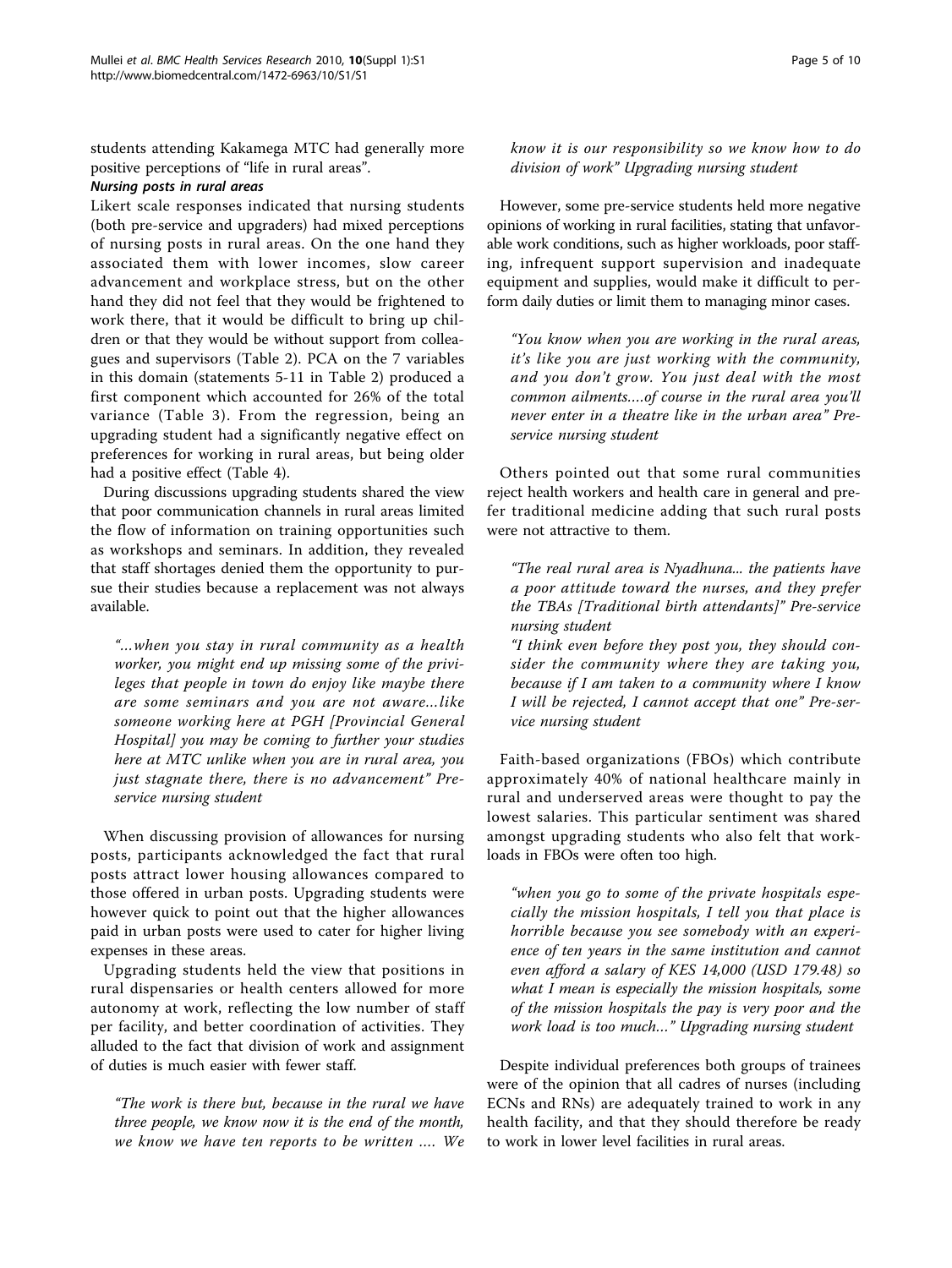"what I think, like now there should be a channel of everybody having an opportunity to pass through the rural and the hospital because we are trained for all this" Upgrading nursing student

## Strategies to recruit and retain nurses in rural areas

Varied perceptions of strategies to recruit and retain nurses were reported in the SAQ (Table 2). Students generally felt compulsory rural service for government supported students was reasonable and that, for pre-service students, the greater responsibility in a rural area might be motivating. These positive work attributes could be enhanced by better housing and prospects for career advancement. Being able to choose the rural area to work in was also felt to be of some value while there was strong support for greater rural financial incentives as a means to attract people to such posts, with the majority of students suggesting that this should be up to 50% of basic salary. Pre-service students were significantly more likely than in-service students to agree with the statements on the motivating impact of greater responsibility and the importance of decent housing.

During FGDs, nursing students in both groups were mostly unaware of any interventions introduced in Kenya to recruit and retain health workers in rural areas. Some upgrading students were aware that rural hardship allowances ranging from KES 600 (USD 7.7) to KES 1300 (USD 16.6) per month are currently offered as a means to retain some cadres in remote areas, though they were felt to be insufficient to influence decisions on whether to work in the more remote provinces.

"… in government … sometimes you are in a … place … so remote, and you don't get risk allowance … those who get hardship allowance get a maximum of KES 1300 (US\$16.6) and something, that KES 1000 (USD 12.8) can it allow me to work in North Eastern? No." Upgrading nursing student

Students also felt that if advertisements for public sector nursing jobs specified job location and facility type, potential applicants would be able to make more informed decisions when applying for posts. Students reported that such details are not provided for standard government posts, but have been included in advertisements for the recent short-term government contracts. Recruitment procedures for the private sector and FBOs were reported to be clearer than in the public sector, allowing potential applicants to know what role they are applying for and where they will be posted.

"Most of the NGOs' adverts are more elaborate because they have job descriptions, qualifications and all that. And you realize that hospitals [Public] give you very little information about the job you intend to apply for, maybe they just say a KRHN nurse with a diploma and a working experience of this [number of] years but I find NGOs and CBOs (communitybased organizations) more elaborate on what they want when they advertise their jobs." Pre-service nursing student

In FGDs upgrading students supported the view that rural postings in health centers and dispensaries offered nurses a valuable opportunity to carry out managerial duties as in-charges (managers) of the facilities.

"… in the villages you will be performing your managerial functions, you will manage yourself, the drugs…" Upgrading nursing student

It was suggested that rural recruitment could be boosted by recruiting MTC students from rural areas, and perhaps training them in MTCs located in relatively remote areas. Many students favored the idea, and one upgrader argued that rural MTCs should implement a 'quota system' and restrict three quarters of their students to be recruited locally. However, others thought this strategy would be unlikely to have a major impact on rural recruitment in the face of persistent infrastructural problems. Moreover, high illiteracy levels in some marginalized communities where very few people attain the qualifications necessary for college education were cited as a major challenge meaning that the most marginalized would be unlikely to benefit fully.

Although likert scale responses indicated that students felt support from colleagues and supervisors was adequate in rural areas, during FGDs students argued that supervision was often focused on fault-finding, and that more supportive regular supervision would encourage nurses to practice in rural areas since they would feel less neglected.

"…I have been working in a rural set up where they do not come, but the moment they will hear that facility has a problem, they will come every month hunting you, stopping your salary, yeah…that is their idea. They do not give you support…supportive supervision" Upgrading nursing student

In the SAQ, about half the upgrading and pre-service students (49.4% and 52.5% respectively) felt that "a safe job with no risk of closing down or unemployment" was the most important factor when looking for a job, ranking this more highly than "a good income so that you do not have any worries about money", "doing an important job that gives you a feeling of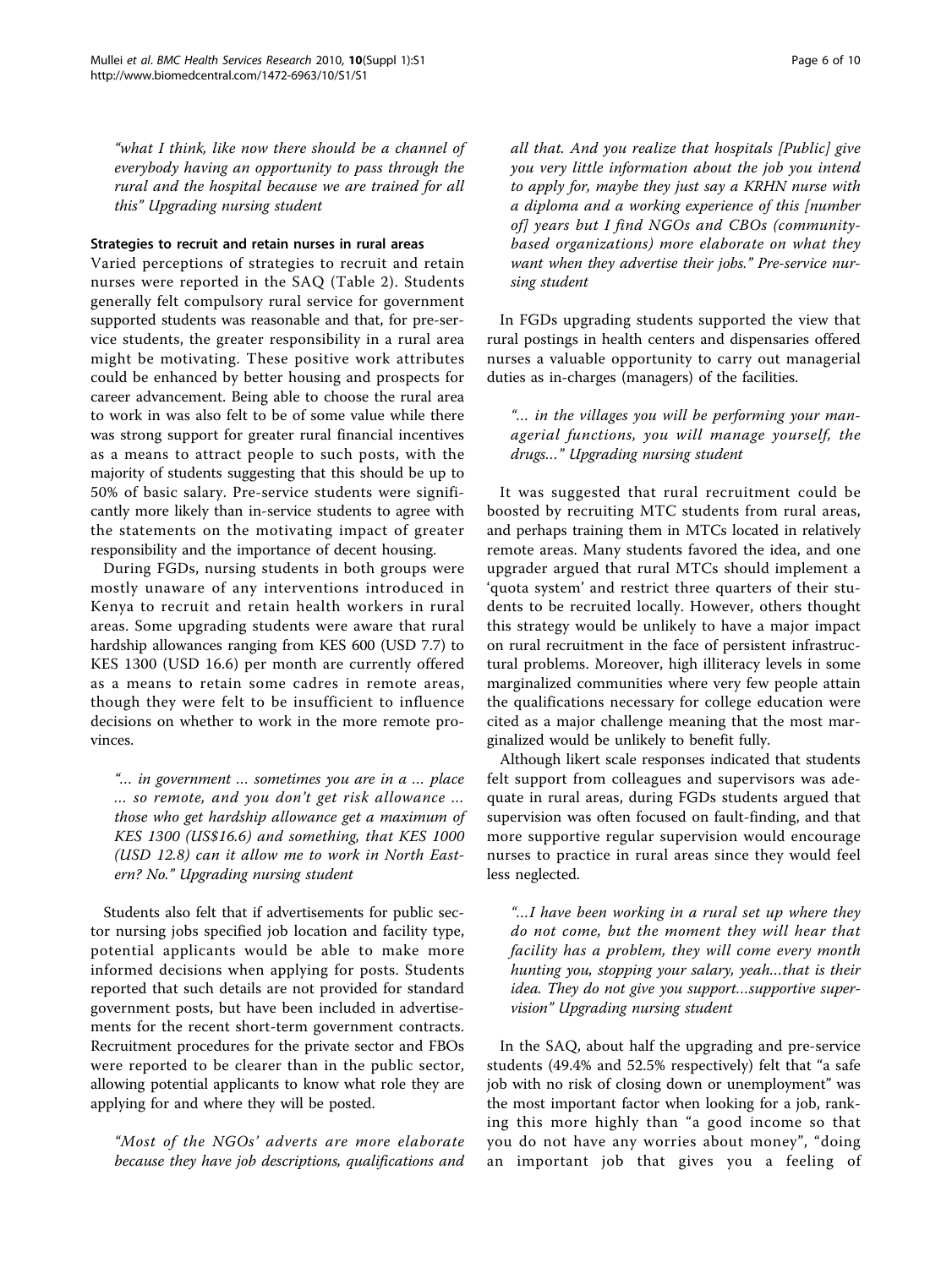accomplishment", or "working with people you like". This was reflected during FGDs, where the new shortterm contracts for specific rural posts were generally unpopular, with permanent public contracts preferred by both pre-service and upgrading trainees. Those disliking short contracts feared the lack of pension plan and long-term job security.

"Short term contracts, you can get a lot of money at a go but going to get another job is difficult, that money you may stay with it at home and spend it completely, what will you do?" Upgrading nursing student

In addition, delayed salary payments experienced by short-term hires came out as an issue of contention.

"…they just pay for one month then they carry forward the rest of the months, you see when a person is permanently employed at the end of each month at least…[they get their salary]" Upgrading nursing student

# **Discussion**

Inadequate human resources have been identified as a key constraint to scale up of health interventions [[7,8](#page-8-0)]. Mal-distribution of health workers continues to be a global challenge with high concentration of health workers in urban areas while rural areas are understaffed [[22\]](#page-8-0). This situation threatens equitable delivery of health services to people living in rural areas who are often less educated, poorer and with a higher disease burden. There has been a general neglect of health policies which focus on strengthening human resources for health, reflected in poor budget allocations and limited time within the national health agenda devoted to this topic in both developed and developing countries [\[5,20](#page-8-0)]. This paper provides evidence from Kenya about the challenges of recruiting and retaining nurses in rural posts, and the potential of a range of strategies to address this.

We studied responses from both pre-service and upgrading students. The latter were older, more likely to be married, to have children, and to have been born in a rural area than pre-service trainees. More upgraders reported that nursing was their first career choice. This may have reflected a survivor bias as upgraders interviewed had already worked in the profession for several years, or the declining popularity of the nursing over time, reflecting the reduced attractiveness of the profession (e.g. due to relative pay, prestige and support), or the wider range of career options available in more recent years. However, responses from the two groups in the SAQ and FGDs were broadly similar; the only significant differences in likert scale responses were that pre-service students were more positive about the potential impact of greater responsibility and improved housing on rural recruitment. Multivariable analysis showed that when other factors were controlled for, being an upgrading student had a significantly negative impact on perceptions of rural posts. The reasons for this are unclear, but could reflect their greater experience of the realities of rural posts, or a preference for urban areas making it more likely that an ECN will choose to upgrade. Kenya is planning to phase out ECNs, an approach already adopted in other African countries [[23\]](#page-8-0). There is concern that as a result Kenya will have a more qualified nursing workforce which is more marketable locally and internationally, and less willing to work in rural areas. However, the data do not allow a direct comparison of RN and ECN preferences as all respondents were close to becoming RN graduates at the time of data collection.

Across both groups likert scale responses indicated generally negative perceptions of nursing posts in rural areas, although stated preferences were rarely strong. During FGDs trainees raised both positive and negative aspects of rural life. On the positive side they mentioned lower costs of living and more autonomy at work. On the negative side they cited poor infrastructure, inadequate education facilities and opportunities, higher workloads, and inadequate supplies and supervision, factors also highlighted in other studies [[22](#page-8-0)]. Parents working in rural areas may also be forced to separate from their children who attend schools in urban areas, an issue also highlighted in South Africa[[24](#page-8-0)]. Particular concern was expressed about working in communities dominated by other tribes, reflecting Kenya's recent election-related violence.

Quantitative analysis showed that attitudes to living in rural areas were significantly positively affected by studying at the MTC furthest from Nairobi, and attitudes to working in rural areas were positively affected by being older. One might expect students born in a rural area to have more positive attitudes towards living and working in such locations. For example a review related to doctors found strong evidence that students with a rural origin are more likely to practice in a rural setting [[20\]](#page-8-0). However, in this study, rural birth did not have a significant impact on attitudes once other factors where controlled for. However, such conclusions should be considered tentative given the relatively low Cronbach's alpha associated with the PCA derived constructs and the limited explanatory power of the regression models.

Students expressed mixed views on the relative merits of working in private and public sectors. While pre-service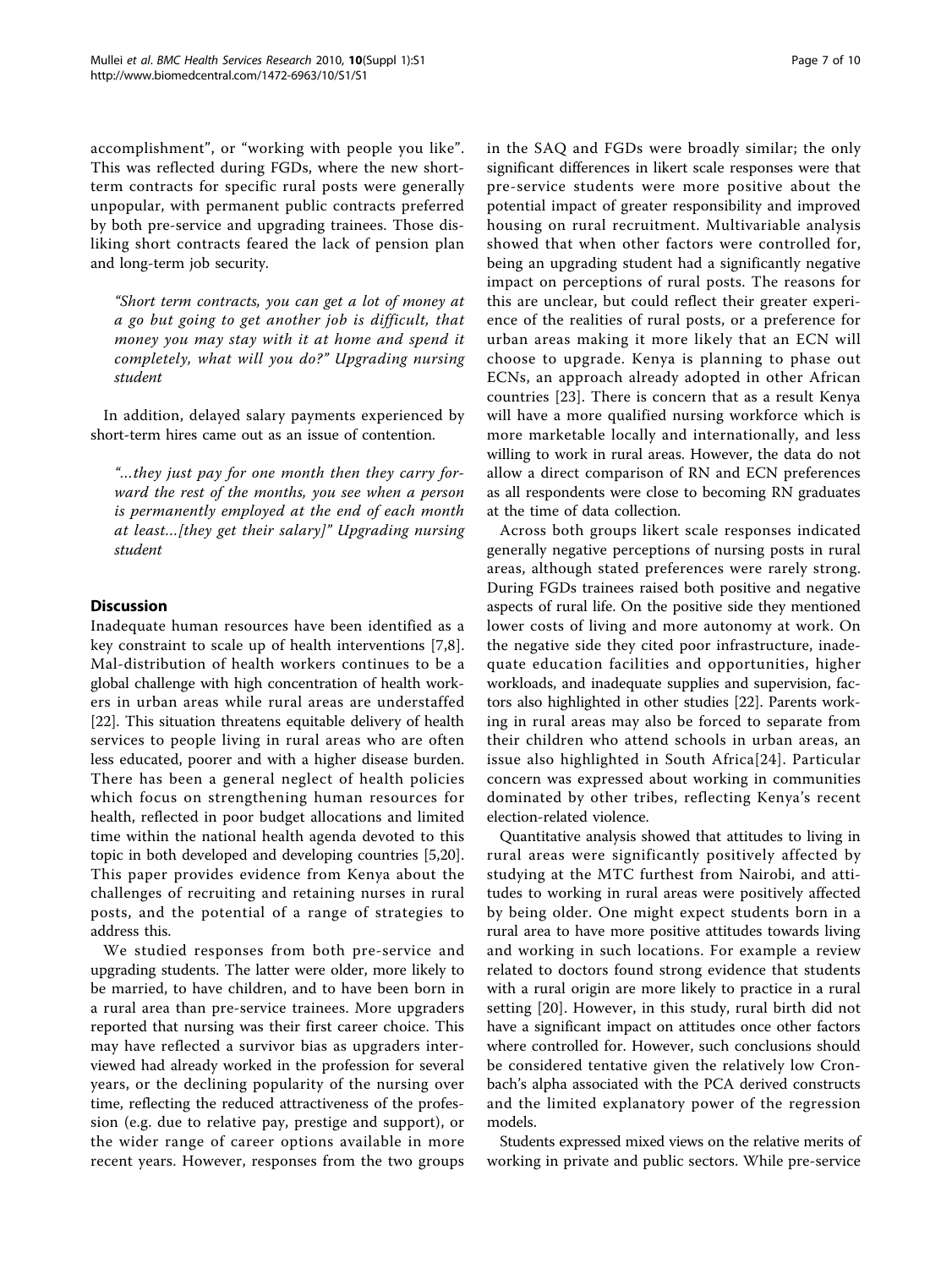students perceived commercial and NGO facilities to pay the highest salaries, upgraders emphasised that the FBO organisations had the lowest salaries despite their high workload. The fact that the FBO segment of the private sector is located predominately in rural areas, while the commercial segment is predominately in urban areas, may be a further factor influencing rural/urban job choices.

Quantitative and qualitative data indicated that students believed a number of strategies could work to improve rural recruitment and retention, with particular emphasis on the introduction of substantial rural allowances. Many studies point to the value of financial incentives to enhance rural recruitment and retention [[25\]](#page-8-0), although it has been argued that multidimensional programmes are more successful than those relying on financial incentives alone [[20](#page-8-0)]. The implementation of such strategies requires clear definitions of rural areas to ensure equity and fairness in distribution of allowances [[26\]](#page-9-0), and the allocation of adequate funds to ensure sustainability [\[27\]](#page-9-0).

Pre-service trainees perceived that increased responsibility would motivate nurses, a factor also noted in other studies [[22\]](#page-8-0). FGD data also indicated that trainees thought more supportive supervision would encourage nurses to practice in rural areas. Other studies have highlighted the important role that managers can play in job satisfaction [\[23](#page-8-0)[,28](#page-9-0)].While there is some evidence that improved infrastructure and supportive supervision improve retention [\[29,30](#page-9-0)], it is worth noting that infrastructural problems themselves limit the amount and frequency of supervisory visits to remote areas. Views of compulsory rural service were positive but not strongly supportive; other studies have found that the evidence that this has a positive long-term impact on rural-urban mismatch is weak [\[20\]](#page-8-0).

Qualitative work revealed, importantly, that in a context of political instability, interventions aimed at improving recruitment and retention in rural areas may fail to meet their objectives. As a consequence of recent post election violence, trainees expressed concern about accepting rural posts where ethnic tensions may affect their personal security, highlighting that for rural recruitment strategies to be attractive to nurses, their basic safety needs must be assured [[24](#page-8-0)]. The ability to select the location of a rural post was also highlighted as likely to encourage application during FGDs and reflected in likert scale results. Interestingly, the recently introduced short term, donor funded contracts that target critical human resource gaps in underserved areas were regarded as less attractive than standard government posts due to their lack of pension plans and job security, despite a stated policy that such posts be absorbed by the government at the end of the contract. However, applications for such posts are plentiful (Chief Nursing Officer, personal communication), probably reflecting both the strong supply of nursing graduates and the lack of alternative opportunities in Kenya.

A number of limitations should be highlighted. First for logistical reasons it was not possible to select a nationally representative sample of trainees. In addition, data were collected within a year of the post election violence which may have modified nurse's perceptions of rural postings. Thirdly, the term "rural" is difficult to define [[20](#page-8-0)] and its interpretation is likely to have varied across interviewees. For example, some may have considered district towns as urban, while others may have classified them as rural. However, the characteristics students identified for rural areas during FGDs were similar to those that we proposed during quantitative data collection. Other terms used in the SAQ may also have been open to varied interpretations such as "lifestyle", "motivation" "stressful" and "decent housing". The list of potential interventions assessed was not comprehensive; others identified as potentially useful in other studies include conducting training placements in rural settings, providing scholarships with an enforceable rural service agreement, accelerated promotion, and increased recognition by the employer or community [[20,22](#page-8-0),[27](#page-9-0)].

Finally, the findings are based on the stated opinions of trainees and may not translate into actual career decisions. It is notable that while many strategies to improve recruitment and retention have been proposed in the literature [[31\]](#page-9-0), few studies have investigated their effectiveness. Further research is therefore necessary to investigate the extent to which the intentions of qualifying nurse graduates translate into career moves, and the effectiveness of interventions to influence recruitment and retention patterns over time. In developed countries, retrospective studies have been conducted to document the career paths of health workers [[32](#page-9-0)] but similar databases are not available in Kenya, while results from the developed world are unlikely to be applicable to developing countries which have very different health labor markets and health workforce distribution [[33](#page-9-0)].

# Conclusions

The issue of workforce shortage and mal-distribution is complex and not unique to the nursing cadre or to Kenya. Poor infrastructure, limited training opportunities, high workloads, inadequate supplies and supervision, undisclosed job locations for public sector jobs, and most recently political instability all continue to be barriers to successful rural recruitment and retention. Interestingly we found no suggestion that those born in or with experience working in rural areas are more willing to seek rural employment. While donor funded short-term contracts have increased recruitment in recent years, it is possible that their impact will be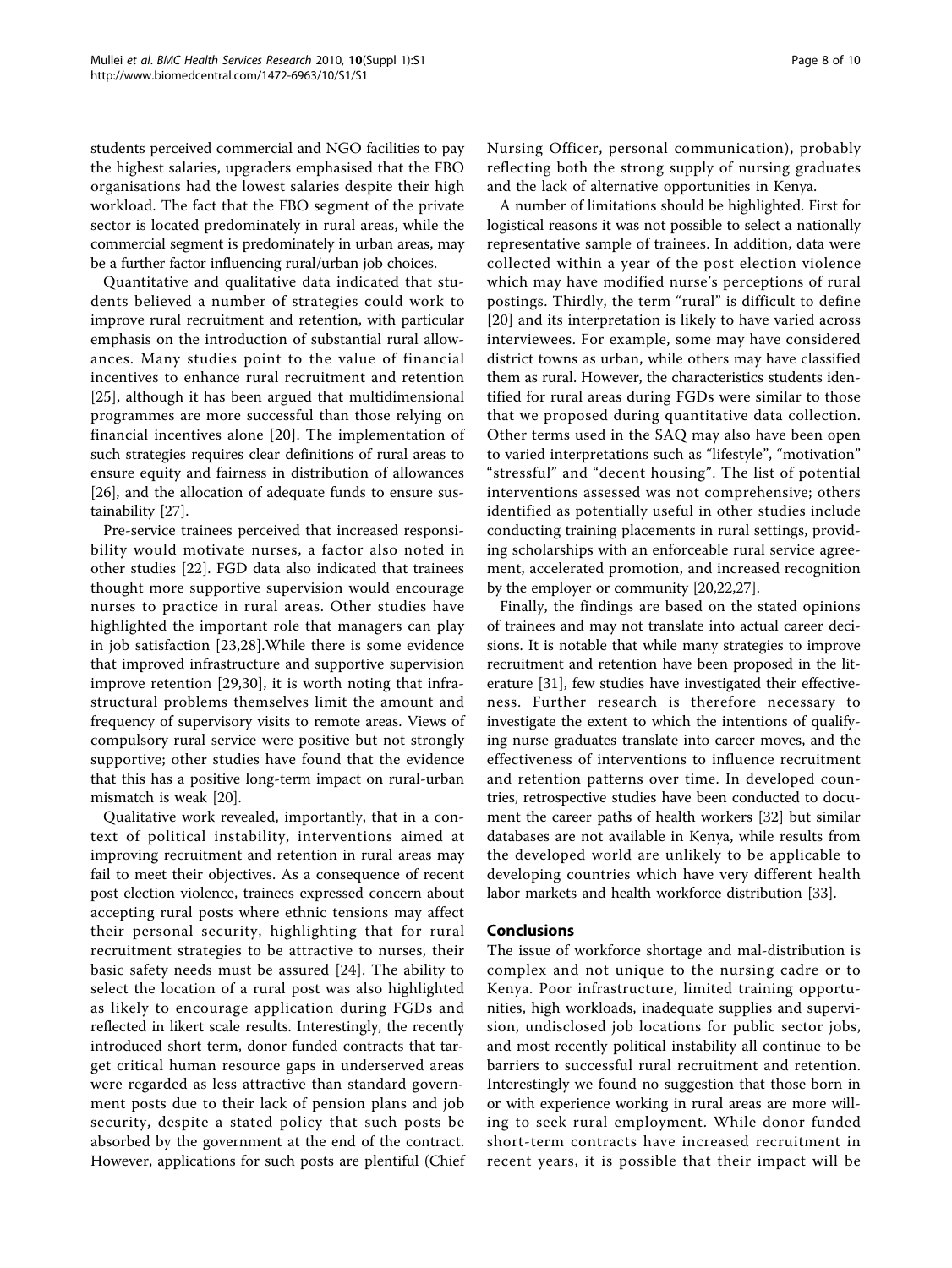<span id="page-8-0"></span>compromised by their unpopularity among nurses due to their lack of pension plans and job security. The most popular proposed policy intervention among respondents was the provision of additional financial incentives for rural posting, though these may be more effective if implemented as part of a multi-dimensional package. Such a package would require collaboration between economic and health policy-makers to earmark funding to not only secure salaries but also improve working conditions. It should also be accompanied by investment in information systems capable of monitoring its impact with rigor.

### Additional material

[Additional file 1: C](http://www.biomedcentral.com/content/supplementary/1472-6963-10-S1-S1-S1.docx)haracteristics of RespondentsCharacteristics of Respondents

[Additional file 2: M](http://www.biomedcentral.com/content/supplementary/1472-6963-10-S1-S1-S2.docx)ean Likert scale scores for attitudes towards rural areas and policy interventions (minimum score 1, maximum 6) Mean Likert scale scores for attitudes towards rural areas and policy interventions (minimum score 1, maximum 6)

[Additional file 3: P](http://www.biomedcentral.com/content/supplementary/1472-6963-10-S1-S1-S3.docx)CA results showing loading of each statement on the first component for (a) Attitudes towards lifestyle in rural areas; and (b) Attitudes towards working in rural areasPCA results showing loading of each statement on the first component for (a) Attitudes towards lifestyle in rural areas; and (b) Attitudes towards working in rural areas

[Additional file 4: M](http://www.biomedcentral.com/content/supplementary/1472-6963-10-S1-S1-S4.docx)ultivariable Regression resultsMultivariable Regression results

#### Acknowledgements

This work was supported by the Consortium for Research on Equitable Health Systems (CREHS) which is funded by the United Kingdom's Department for International Development (DFID). SM, JW, CG and ME are members of the KEMRI-Wellcome Trust Research Programme, which is supported by a grant from the Wellcome Trust (#077092).

We would like to thank the staff and students of the Kenyan MTCs, the Chief Nursing Officer, Division of Nursing in the Ministry of Medical Services and the Registrar Nursing Council of Kenya for their cooperation in this research. We would also like to thank Kara Hanson, Sue Cleary, Lucy Gilson and Sripen Tantivess for comments on earlier drafts.

This article has been published as part of BMC Health Services Research Volume 10 Supplement 1, 2010: Scaling-up health services in low- and middle-income settings. The full contents of the supplement are available online at<http://www.biomedcentral.com/1472-6963/10?issue=S1>.

#### Author details

<sup>1</sup>Monitoring and Evaluation - Research Management & Documentation Officer, IntraHealth International, Inc. P.O Box 66726, 00800, Nairobi, Kenya. 2 KEMRI-Wellcome Trust Research Programme, P.O Box 43460, Nairobi, Kenya. <sup>3</sup>District Health Management Team, Taveta District, Ministry of Public Health, Kenya. <sup>4</sup>Department of Pediatrics, University of Oxford, John Radcliffe Hospital, Oxford OX9 9DU, UK. <sup>5</sup>Health Economics and Financing Programme, London School of Hygiene & Tropical Medicine, Keppel St. London WC1E 7HT, UK. <sup>6</sup>Centre for Health Policy, School of Public Health, University of Witwatersrand, Johannesburg, South Africa.

#### Authors' contributions

ME and KM designed the study with contributions from CG, JW, ML and DB. DB, SM and ML performed quantitative analysis while KM and JW performed qualitative analysis of the data. All authors participated in the interpretation of the results. KM and SM drafted the first version of the manuscript, and all

authors contributed to subsequent versions and revised it critically. All authors read and approved the final manuscript.

#### Competing interests

The authors declare that they have no competing interests.

Published: 2 July 2010

#### References

- 1. Adano U: [The health worker recruitment and deployment process in](http://www.ncbi.nlm.nih.gov/pubmed/18796157?dopt=Abstract) [Kenya: an emergency hiring program.](http://www.ncbi.nlm.nih.gov/pubmed/18796157?dopt=Abstract) Human Resources for Health 2008, 6(19).
- 2. Hicks V: Health Human Resources Demand and Management: Strategies to Confront the Crisis. Report of the Working Group on Demand - The Joint Learning Initiative on Human Resources for Health and Development. International Health Policy ProgramWibulpolprasert S. HP. Bangkok 2004.
- 3. Chen L, Evans T, Anand S, Boufford JI, Brown H, Chowdhury M, Cueto M, Dare L, Dussault G, Elzinga G, et al: [Human resources for health:](http://www.ncbi.nlm.nih.gov/pubmed/15567015?dopt=Abstract) [overcoming the crisis.](http://www.ncbi.nlm.nih.gov/pubmed/15567015?dopt=Abstract) Lancet 2004, 364(9449):1984-1990.
- 4. WHO: Everybody's Business: Strengthening health systems to improve health outcomes WHO'S framework for action. 2007.
- 5. Beaglehole RDPMR: [Public health workforce: challenges and policy issues.](http://www.ncbi.nlm.nih.gov/pubmed/12904251?dopt=Abstract) Human Resources for Health 2003, 1(4).
- 6. Drager S, Gedik G, Dal Poz MR: [Health workforce issues and the Global](http://www.ncbi.nlm.nih.gov/pubmed/16930480?dopt=Abstract) [Fund to fight AIDS, Tuberculosis and Malaria: an analytical review.](http://www.ncbi.nlm.nih.gov/pubmed/16930480?dopt=Abstract) Human Resources for Health 2006, 4(23).
- 7. Hanson KR, K.Oliveira-Cruiz V, Mills A: Constraints to scaling up health interventions: a conceptual framework. Journal of international development 2003, 15(Special Issue):1-14.
- 8. Mangham LJ, Hanson K: [Scaling up in international health: what are the](http://www.ncbi.nlm.nih.gov/pubmed/20071454?dopt=Abstract) [key issues?](http://www.ncbi.nlm.nih.gov/pubmed/20071454?dopt=Abstract) Health Policy Plan 2010, 25(2):85-96.
- 9. Narasimhan V, Brown H, Pablos-Mendez A, Adams O, Dussault G, Elzinga G, Nordstrom A, Habte D, Jacobs M, Solimano G, et al: [Responding to the](http://www.ncbi.nlm.nih.gov/pubmed/15121412?dopt=Abstract) [global human resources crisis.](http://www.ncbi.nlm.nih.gov/pubmed/15121412?dopt=Abstract) Lancet 2004, 363(9419):1469-1472.
- 10. Barnighausen T, Bloom DE: [Financial incentives for return of service in](http://www.ncbi.nlm.nih.gov/pubmed/19480656?dopt=Abstract) [underserved areas: a systematic review.](http://www.ncbi.nlm.nih.gov/pubmed/19480656?dopt=Abstract) BMC Health Serv Res 2009, 9:86.
- 11. Chen L ET, Anand S, Boufford J, Brown H, Chowdury M, Cueto M, Dare L, Dussault G, Elzinga G, et al: [Human resources for health: overcoming the](http://www.ncbi.nlm.nih.gov/pubmed/15567015?dopt=Abstract) [crisis.](http://www.ncbi.nlm.nih.gov/pubmed/15567015?dopt=Abstract) Lancet 2004, 364:1984-1990.
- 12. JLI: Human Resources for Health: Overcoming the crisis Joint Learning Initiative. The President and Fellows of Harvard College 2004.
- 13. Zurn P, Dal Poz MR, Stilwell B, Adams O: Imbalance in the health workforce. Human Resour Health 2004, 2(1):13.
- 14. Hongoro C, McPake B: [How to bridge the gap in human resources for](http://www.ncbi.nlm.nih.gov/pubmed/15488222?dopt=Abstract) [health.](http://www.ncbi.nlm.nih.gov/pubmed/15488222?dopt=Abstract) Lancet 2004, 364:1451-1456.
- 15. Gondi O, Otieno C, James J: Report on Human Resource Mapping and Verification Exercise.Ministry of Health. Nairobi 2006.
- 16. Marsden PCB: Mid-Term Evaluation of the Kenya Emergency Hiring Plan. USAID 2008.
- 17. Fritzen SA: [Strategic management of the health workforce in developing](http://www.ncbi.nlm.nih.gov/pubmed/17319973?dopt=Abstract) [countries: what have we learned?](http://www.ncbi.nlm.nih.gov/pubmed/17319973?dopt=Abstract) Human Resources for Health 2007, 5(4).
- 18. Oulton JA: [The Global Nursing Shortage: An Overview of Issues and](http://www.ncbi.nlm.nih.gov/pubmed/17071693?dopt=Abstract) [Actions.](http://www.ncbi.nlm.nih.gov/pubmed/17071693?dopt=Abstract) Policy Polit Nurs Pract 2006, 7(3 Suppl):34S-39S.
- 19. MOH: MOH Salary Scales w.e.f 1st July 2008. Ministry of Health 2008.
- 20. Wilson NW, Couper ID, De Vries E, Reid S, Fish T, Marais BJ: [A critical review](http://www.ncbi.nlm.nih.gov/pubmed/19530891?dopt=Abstract) [of interventions to redress the inequitable distribution of healthcare](http://www.ncbi.nlm.nih.gov/pubmed/19530891?dopt=Abstract) [professionals to rural and remote areas.](http://www.ncbi.nlm.nih.gov/pubmed/19530891?dopt=Abstract) Rural Remote Health 2009, 9(2):1060.
- 21. Adams ME, Dollard J, Hollins J, Petkov J: [Development of a questionnaire](http://www.ncbi.nlm.nih.gov/pubmed/15865474?dopt=Abstract) [measuring student attitudes to working and living in rural areas.](http://www.ncbi.nlm.nih.gov/pubmed/15865474?dopt=Abstract) Rural Remote Health 2005, 5(1):327.
- 22. Willis-Shattuck M, Bidwell P, Thomas S, Wyness L, Blaauw D, Ditlopo P: [Motivation and retention of health workers in developing countries: a](http://www.ncbi.nlm.nih.gov/pubmed/19055827?dopt=Abstract) [systematic review.](http://www.ncbi.nlm.nih.gov/pubmed/19055827?dopt=Abstract) BMC Health Serv Res 2008, 8:247.
- 23. McAuliffe E, Manafa O, Maseko F, Bowie C, White E: [Understanding job](http://www.ncbi.nlm.nih.gov/pubmed/19523585?dopt=Abstract) [satisfaction amongst mid-level cadres in Malawi: the contribution of](http://www.ncbi.nlm.nih.gov/pubmed/19523585?dopt=Abstract) [organisational justice.](http://www.ncbi.nlm.nih.gov/pubmed/19523585?dopt=Abstract) Reprod Health Matters 2009, 17(33):80-90.
- 24. Padarath: Health Personnel in Southern Africa: Confronting Maldistribution and Brain Drain. 2004.
- 25. Grobler L, Marais BJ, Mabunda SA, Marindi PN, Reuter H, Volmink J: [Interventions for increasing the proportion of health professionals](http://www.ncbi.nlm.nih.gov/pubmed/19160251?dopt=Abstract)